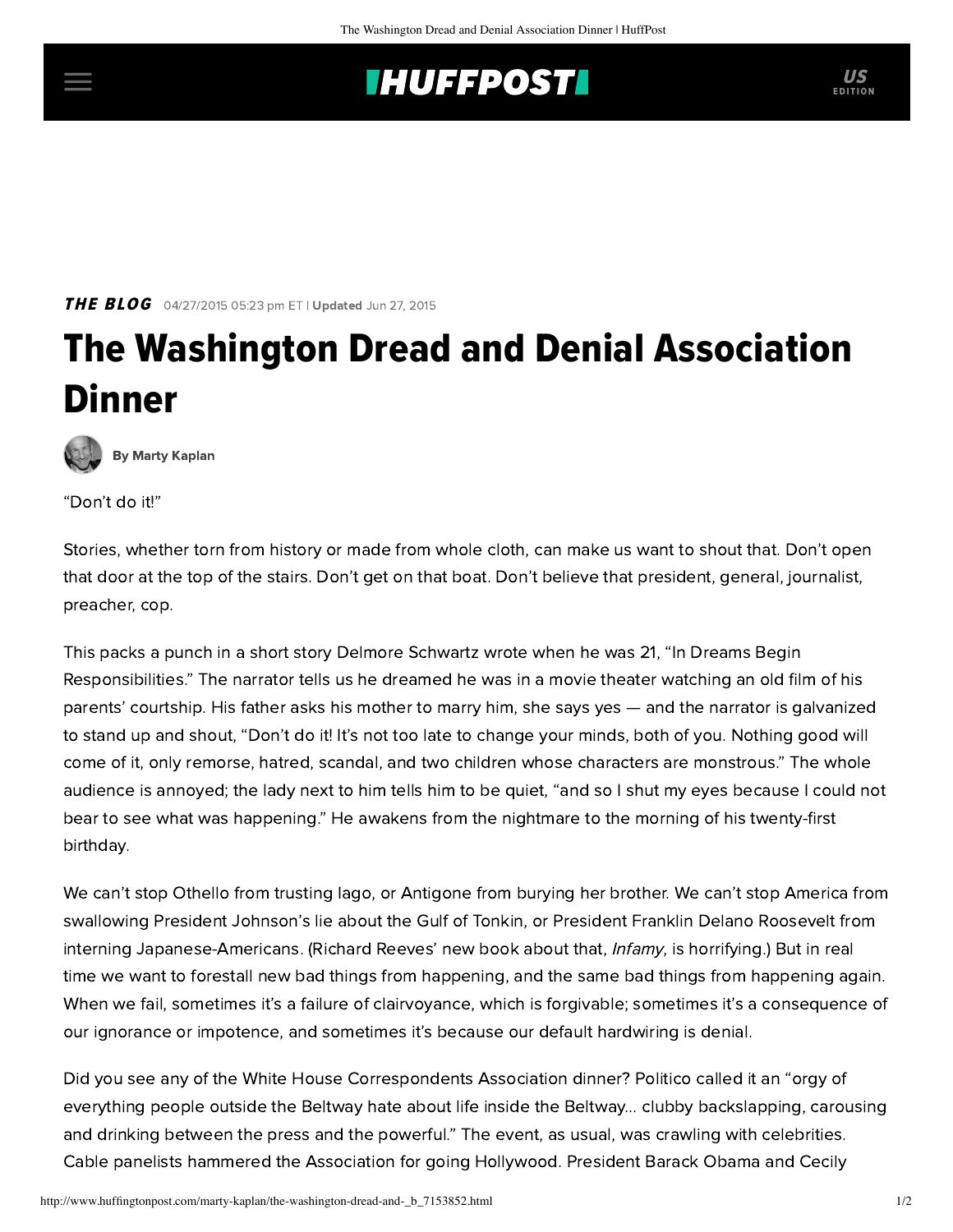#### The Washington Dread and Denial Association Dinner | HuffPost

Strong seemed hip to how bizarre the evening was, "bizarre" being what NYU journalism professor Jay Rosen [called it](http://pressthink.org/2015/04/on-the-deep-grammar-of-the-white-house-correspondents-association-dinner/) on his blog PressThink just before the red carpet glam began. He compared the press corps to a "big extended family with a terrible secret that cannot be confronted because everyone knows how bad it would be if the discussion got real." That terrible secret: the Iraq war.

"For a press that imagines itself a watchdog," Rosen writes, "failing to detect a faulty case for war, then watching the war unfold into the biggest foreign policy disaster in memory... is an event so huge and deflating that it amounts to an identity crisis."

That crisis hasn't happened. Instead, the festive crowd at the Washington Hilton on Saturday night looked pretty much like it did in 2002 and 2003. Getting real about that terrible secret ought to be a prerequisite for the press to serve as watchdogs of today's wars, as educators of citizen choices between "Don't do it!" and "Do it!" Instead, the Beltway press says, as Obama did of the malefactors of the Great Recession, "Let's move on." In principle, history should guide us. In reality, Dick Cheney — "the worst president in my lifetime," Obama called him at the WHCA — is as belligerent about Iraq today as he was when he got Colin Powell to fool us at the United Nations.

I think there's a second terrible secret those playas in that ballroom and those corporate after-parties also can't face: the complete corruption of our political system by money.

Much of the dysfunction that now poses a lethal threat to our politics and government is ultimately about money, and the media it buys. From time to time, campaign-finance reform comes up — Hillary Clinton says it's a big issue for her — but the Washington press corps treats the cesspool like old news. Maybe they've just gotten used to the smell. If the press weren't in denial, if it truly functioned as a watchdog, that corruption would be BREAKING NEWS, and a public informed and therefore outraged about how far gone our self-governance is would be shouting "Stop! Don't do it any more!" But as the 2016 race begins, it's normal — not bizarre and scary — when the Koch brothers say they'll spend nearly \$1 billion on the election, when Clinton supporters talk about her raising \$2 billion. There is no brake on this train, nothing — not even the Constitution — to stop runaway oligarchs and deep-pocketed industries from hijacking American democracy.

The trouble, of course, is that we're in denial about other terrible secrets as well. Our failure to prevent another financial meltdown. Or a global cyberwar. Or climate change. Or earthquakes. The devastating news from Nepal is prompting Californians to check our emergency water and batteries, but soon we'll forget again that, at any instant, the worst earthquake in thousands of years could forever mark the biggest Before and After in the lifetimes of everyone who lives through and comes after it.

I don't blame us for wearing blinders. I think our brains would explode if we faced the realities of risk and mortality all the time. Yes, I know that climate change will be irreversible unless the world puts a price on carbon pollution and changes what we grow and eat. But thinking about that makes me feel depressed and helpless. Luckily, the human brain has a built-in proclivity for processing tragedy with magical thinking, for believing we're being rational rather than actually being rational. That helps with the pain.